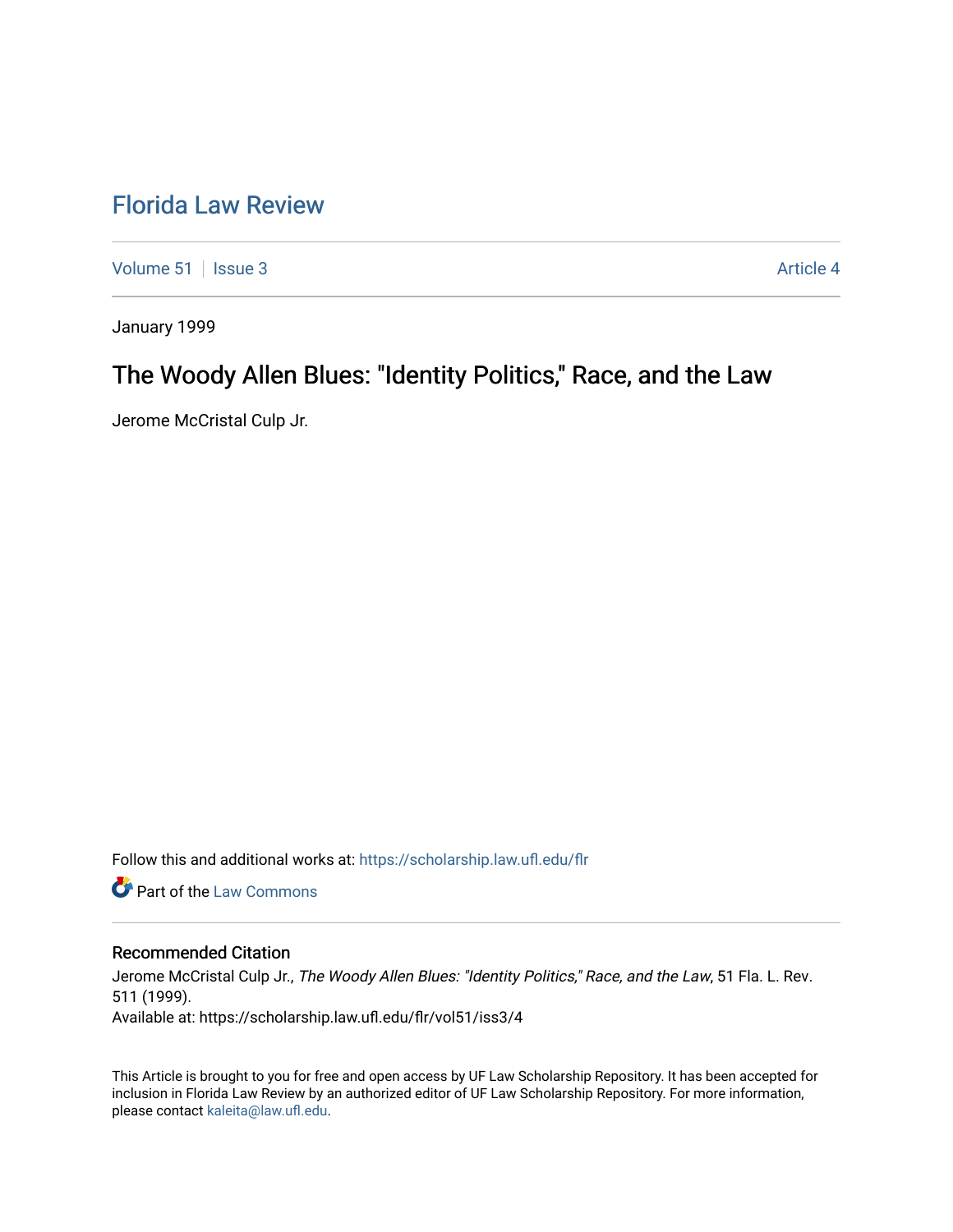# THE WOODY ALLEN **BLUES:** "IDENTITY POLiTICS," RACE, AND THE LAW

# *Jerome McCristal Culp, Jr.\**

| II. "IDENTITY POLITICS" AND RACE AT THE END<br>OF THE TWENTIETH CENTURY 514                                |  |
|------------------------------------------------------------------------------------------------------------|--|
| III. ESSENTIALIST ANTI-ESSENTIALISM: "IDENTITY POLITICS"<br>AND GENDER AND SEXUAL ORIENTATION 521          |  |
|                                                                                                            |  |
| V. CONCLUSION $\ldots \ldots \ldots \ldots \ldots \ldots \ldots \ldots \ldots \ldots \ldots \ldots \ldots$ |  |
|                                                                                                            |  |

# I. BLUES

[T]he blues [is defined by a standard dictionary] as a "song of American Negro origin, that is marked by the frequent occurrence of blue notes and that takes the basic form... of a 12-bar chorus consisting of a 3-line stanza, with the second line repeating the first." $\ldots$  [However,] I might prefer to define them as musical melanin, pentatonic cargo imported to America from West Africa, with shiploads of slaves.'

Woody Allen<sup>2</sup> has always been my favorite film maker. I identify with his angst and his humor-and, if I have to admit it, with his fight to make

<sup>\*</sup> Professor of Law, Duke University School of Law; Visiting Professor of Law, University of Miami; and Charles Hamilton Houston Visiting Professor of Law, North Carolina Central University School of Law, 1998-99.

**<sup>1.</sup> FRANCiS DAVIS, THE HISTORY OF THE** BLUES 4 (1995) (alteration in original) (citation omitted).

<sup>2.</sup> I started writing this Essay long before the publicized dispute between Mr. Allen and Mia Farrow, his long time companion and mother of his only natural-born child. Nothing in this paper is meant to implicate the concerns and allegations in MIAFARROW, WHATFAULS AWAY: AMEMOIR (1997). 1 am talking, instead, about the public use of race in Mr. Allen's movies. It is worth noting that I have neither met Mr. Allen nor discussed these issues with him.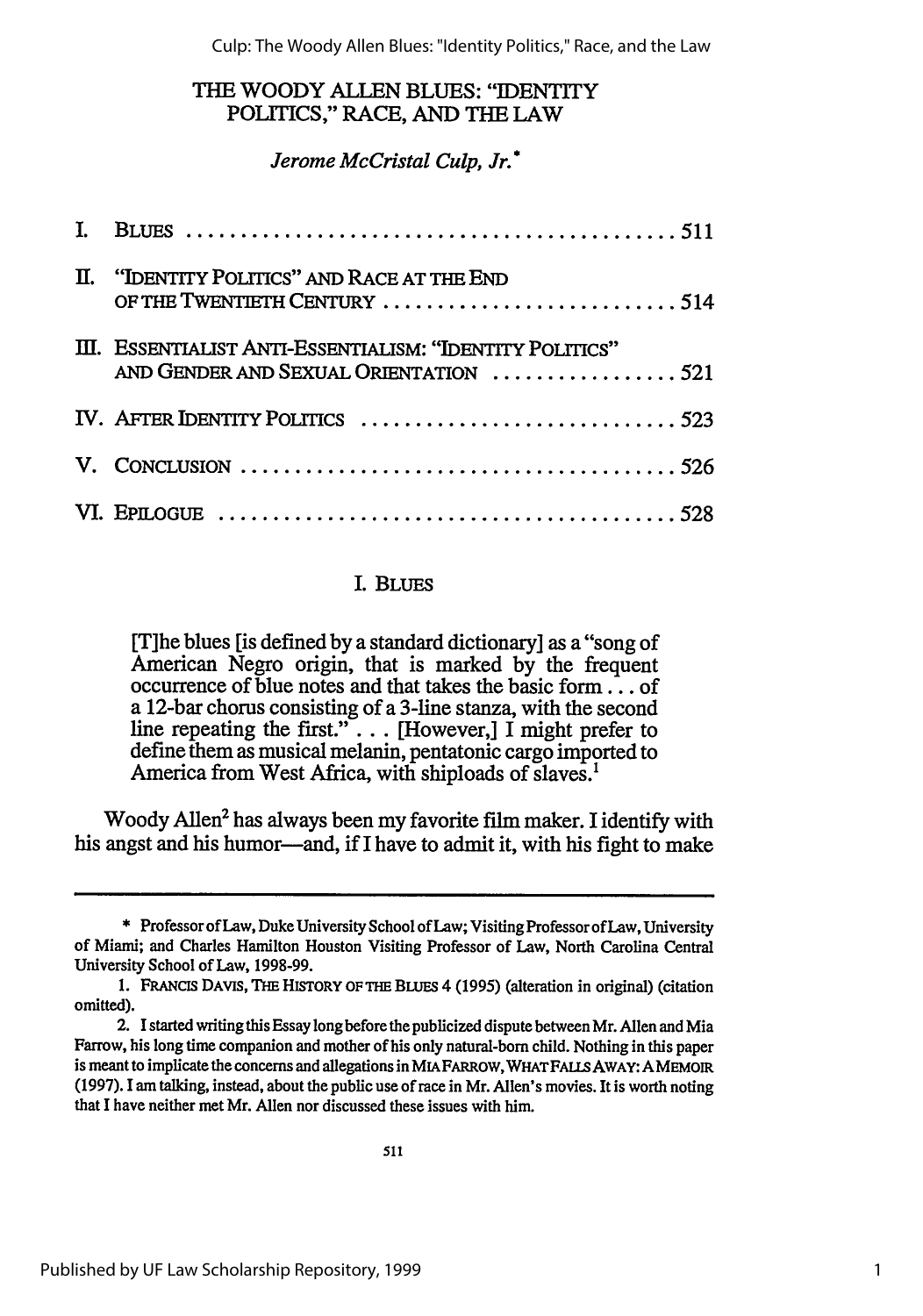*FLORIDA L4WREVIEW*

homeliness chic. However, at least in the 70s and 80s, Allen failed to include any black people as serious characters in his movies, which took me aback. In the world described by Woody Allen's movies, there are no "real"3 black people.

I can understand not including "real" black people in scenes of intimate family get-togethers, but when a movie called *Manhattan4* has no black people, one is mystified.5 I know from his public history and his humor that Woody Allen is concerned about racial issues and is opposed to racism. He has spoken out consistently against the kind of racial politics that dominates public life at the end of the twentieth century, and though I have never met him, I believe that he genuinely would like to see the demise of race and racism in our body politic.

How do you explain the absence of real black people in a large corpus of his cinematic work? The answer that I have come to is a liberal response that reflects my own and slightly older generations. When problems are too difficult, we ignore them and hope they will go away. I think Allen excludes black people from his movies because he is afraid that including them would create the stereotypic characterizations that were the only representations of black people when he became a film maker and are still prevalent today.6 I interpret this response of exclusion and denial, what I call the "Woody Allen Blues," to be an outgrowth of the liberal establishment's inability to deal with race and identity. I think Allen would say, "If I leave black characters out of my movies I will not be part of the racist structure created by movies and television programs from *Birth of a Nation7* to *Amos and Andy."*

I want to make the argument that we hear this kind of response about race, class, and identity all the time in our legal culture. "If black people were not so caught up in their racial identity, racism would go away."<sup> $\delta$ </sup> "I

<sup>3.</sup> By "real," I mean a serious character within the main plot of a movie. Allen has included a few black people in the background of his movies, and has occasionally talked about race relations, but he has failed to include black people as main characters in his films. Allen has never explored black characters in the ways that he has explored Jewish and Italian characters. *See, e.g.,* BROADWAY **DANNY** ROSE (Orion 1984) (featuring Allen as a Jewish theatrical agent and Mia Farrow as a Mafia widow). Woody Allen may think that black characters could hurt the monetary value of his movies or he may have a myriad of other reasons for not featuring them.

<sup>4.</sup> **MANH7TrAN** (Orion 1979). *Cf* DECONSTRUcING HARRY (New Line 1997) (featuring a black prostitute, with little depth, as a chief character) (discussed *infra* Part VI).

*<sup>5.</sup>* I do not mean to take a position on the controversy generated by August Wilson calling for a black theater and questioning the use of black actors in "nonblack" roles. This controversy was joined by Henry Louis Gates in the pages of the New Yorker. As far as I can tell, Allen does not use white actors to create "black" roles, or black actors to create "white" roles.

<sup>6.</sup> One only has to watch an episode of the television show *Martin* to see that these stereotypes still exist and that they are not limited to mainly white casts.

<sup>7.</sup> BiRTH **OFA** NATION (Epoch Production Corp. **1915).**

<sup>8.</sup> The most recent example of this response by a law professor is the article written by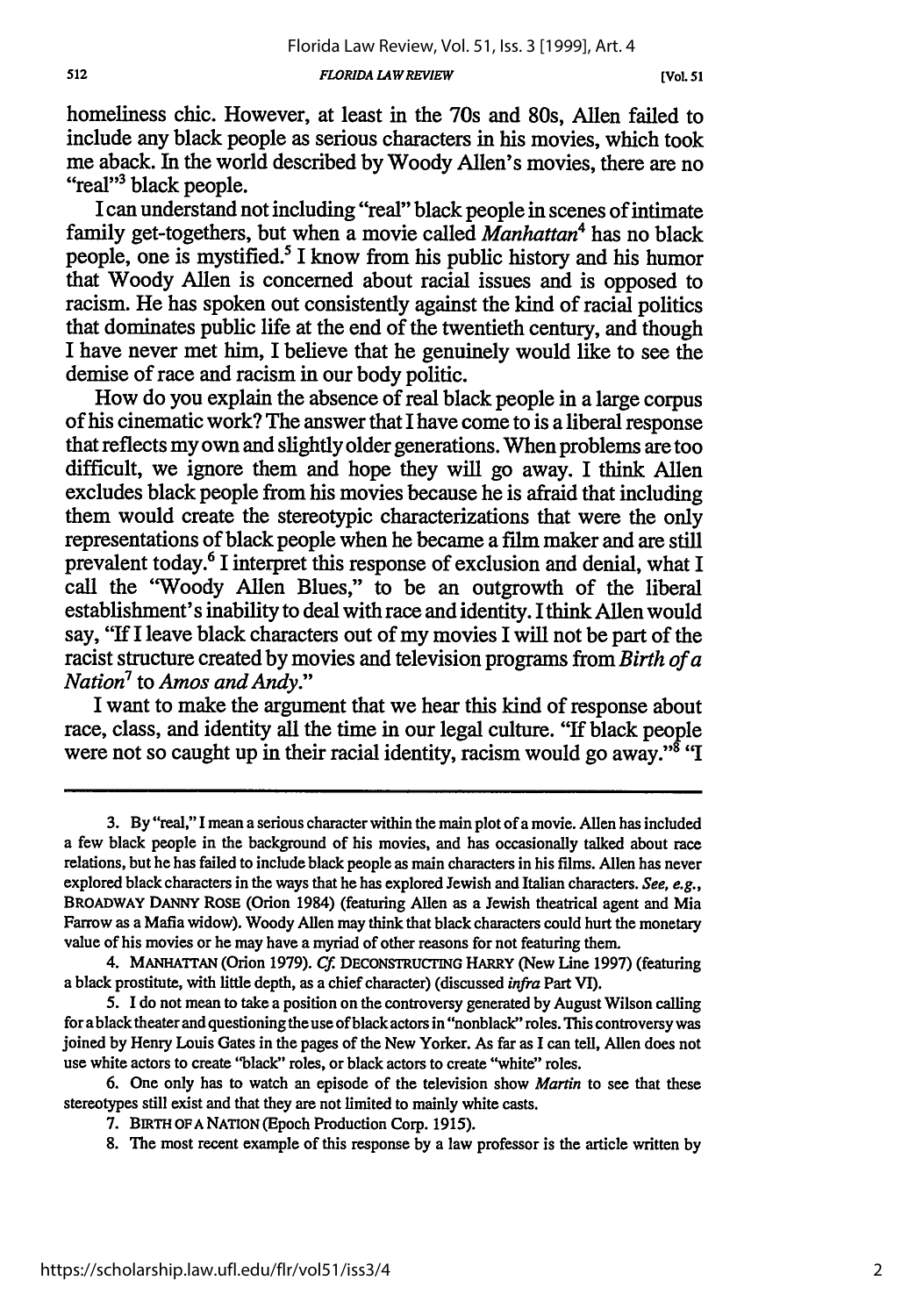## *"IDENMTYPOLITICS," RACE, AND THE LAW*

1999]

513

don't want to know a person's sexual orientation; if they simply kept it to themselves, I wouldn't have to deal with it."<sup>9</sup> "Feminists always see the woman's question in legal problems, but that means they are not cognizant of the larger human question." These are all efforts to silence the question of identity in legal and other social situations. These efforts can be characterized simply as an attack on "identity politics." This Essay is intended to show the inherent nonsense of dismissing "identity politics" as unimportant to understanding the law and doing justice. Such dismissal is a form of the "Woody Allen Blues." I am not making the claim that this effort to dismiss the importance of identity **by** calling it "identity politics," at least in the nonracist academic circles, is part of some simple notion of racism or homophobia or anti-poor animus. I want to deal with the renewed effort inside the legal academy and in courtrooms to suppress identity and to pose a series of questions about the efficacy and justice associated with doing so. I will end **by** describing how, in the one area where "identity politics" is not very important, we have the least possibility of creating legal and social change (and that area is class differences).

The legal six-line chorus that gets repeated **by** the 'Woody Allen Blues" is that if we do not speak of race, then racism does not exist. This line of legal music is repeated as we eliminate racism from legal and social settings **by** eliminating race. The discordant notes you shall read next are my view that this siren song of American culture is wrong-headed.

I would like to add that not all of the individuals who will be discussed here fall into the most egregious forms of the 'Woody Allen Blues." To be sure, many have thought and written about the issue of the Constitution in powerful and important ways."° However, I want to raise the question among those who share my concern with the racial politics of the country-a belief in a notion of community, citizen and law-that may unintentionally leave out the real lives of the people involved. The problem is that despite our best efforts, there are no black people inside our definitions of citizenship. I believe that the category of whether

Jeffrey Rosen in the *New Republic* attributing the Simpson verdict to Critical Race Theorists. *See* Jeffrey Rosen, *The Bloods and the Crits: O.J. Simpson, Criminal Race Theory, the Law, and the Triumph of Color in America,* **NEW** REPUBLIC, Dec. **9, 1996,** at **27.** We took the genie of race out of the bottle. This view is simply another effort to **kill** the messenger.

*<sup>9.</sup> See, e.g.,* Kenneth L. Karst, *Myths of Identity: Individual and Group Portraits of Race and Sexual Orientation,* 43 **UCLA** L. REv. **263,** *358* **(1995) ('qhe** other side of this coin is that many Americans who self-identify as heterosexual do not seem troubled **by** working with people whom they identify as gay so long as the subject of sexual orientation never comes into sharp focus. **By** act of Congress, staying in the closet is now an explicit condition of employment for gay and lesbian members of the armed forces: We won't ask, but if you tell, you're gone.")

**<sup>10.</sup> I** think here particularly of Kenneth Karst who has made important contributions to trying to eliminate discrimination over a long history. *See generally* **KENNETH L. KARST, BELONGING TO** AMERICA: EQUAL **CITIZENSHIP AND THE CONSTITUTION (1989).**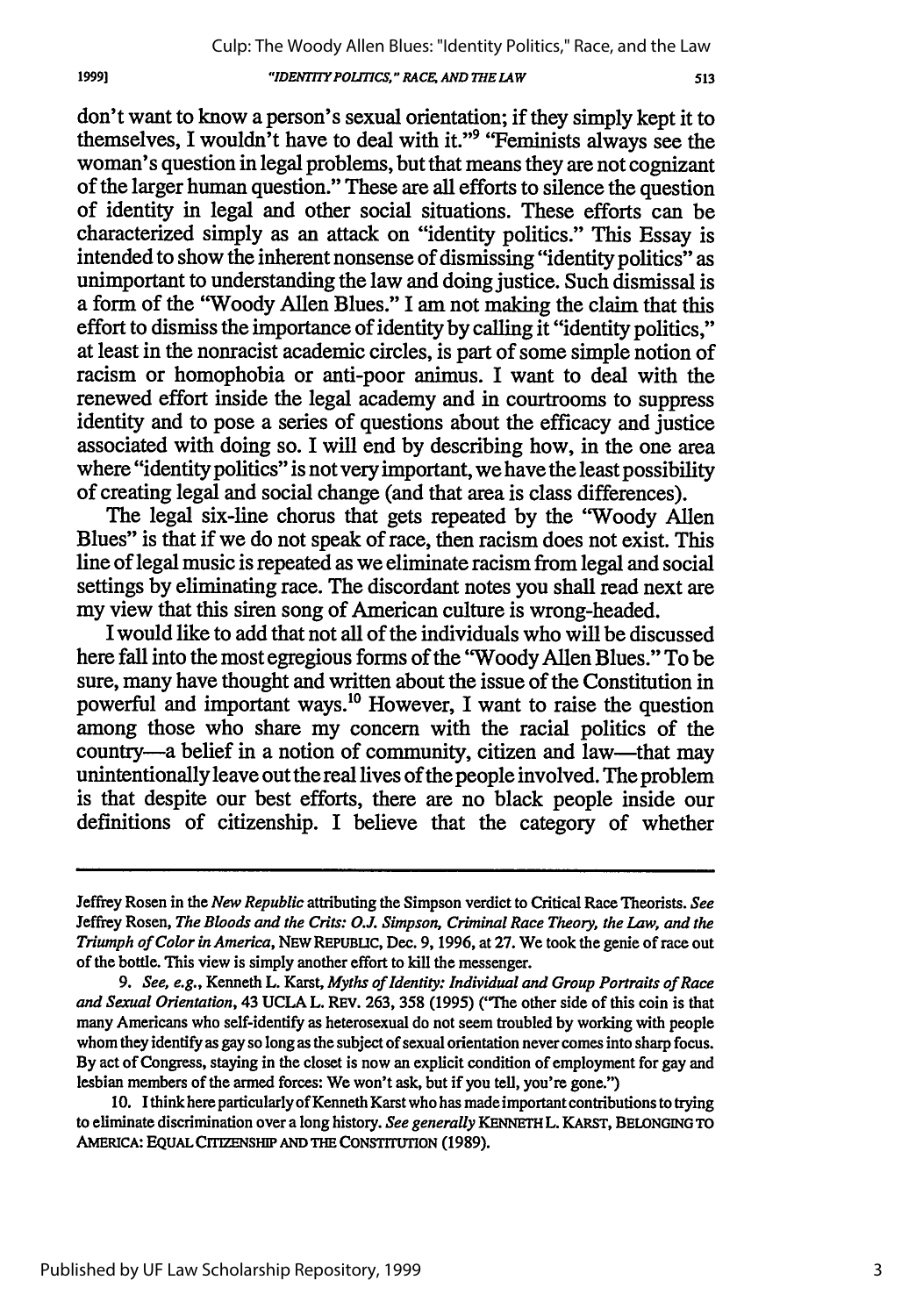**[Vol.** *51*

citizen-meant to be or not-is defined in terms of the white male dominated majority. When we speak of an American identity definitionally, we cannot describe in law and social policy such an identity in a way that includes the "other." I am going to talk most directly about this concern with respect to race, but it applies to gender and sexual orientation as well.

Some critics of identity have argued that the identity concerns of race, gender, and sexual orientation are arbitrary and that we miss important other identities that construct and control people's lives. Where is the investigation of the so called "trailer trash" who live in double-wides and who are limited by perceptions of their moral and economic insufficiency? By definition, there is an infimite number of ways to organize our interrogation of society. Those of us worried about connecting our politics to identity issues do not claim that these are the only concerns. Some of us are also Republicans, Democrats, Independents, conservatives, liberals, and radicals. A few of us may even live in double-wides as blacks, gays, lesbians, bisexuals, or poor people. The claimed need to engage in some form of identity politics is not a claim of exclusivity. All of us have multiple identities and belong to multiple communities. The reason that we are concerned with issues of race, gender, and sexual orientation is that at this point in American society, these identity concerns are central to much of the oppression that needs to be changed.

# **II.** "IDENTiTY POLITICS" **AND** RACE AT THE **END** OF **THE TWENTIETH** CENTURY

Individuals who have been wronged by unlawful racial discrimination should be made whole; but under our Constitution there can be no such thing as either a creditor or a debtor race. . **.** . *To pursue the concept of racial entitlement-even* for the most admirable and benign of purposes-is to reinforce and preserve for future mischief the way of thinking that produced race slavery, race privilege and race hatred. In the eyes of government, we are just one race here. It is American.<sup>11</sup>

[E]qual citizenship as a principle of law-a substantive principle, not one of disembodied formality-looks toward allowing all persons, including nonconformists, the freedom to define themselves .... Under this principle's regime,... government must protect both self-identification and the

**<sup>11.</sup>** Adarand Constructors, Inc. v. Pena, 515 **U.S.** 200, **239** (1995) (Scalia, **J.,** concurring) (emphasis added).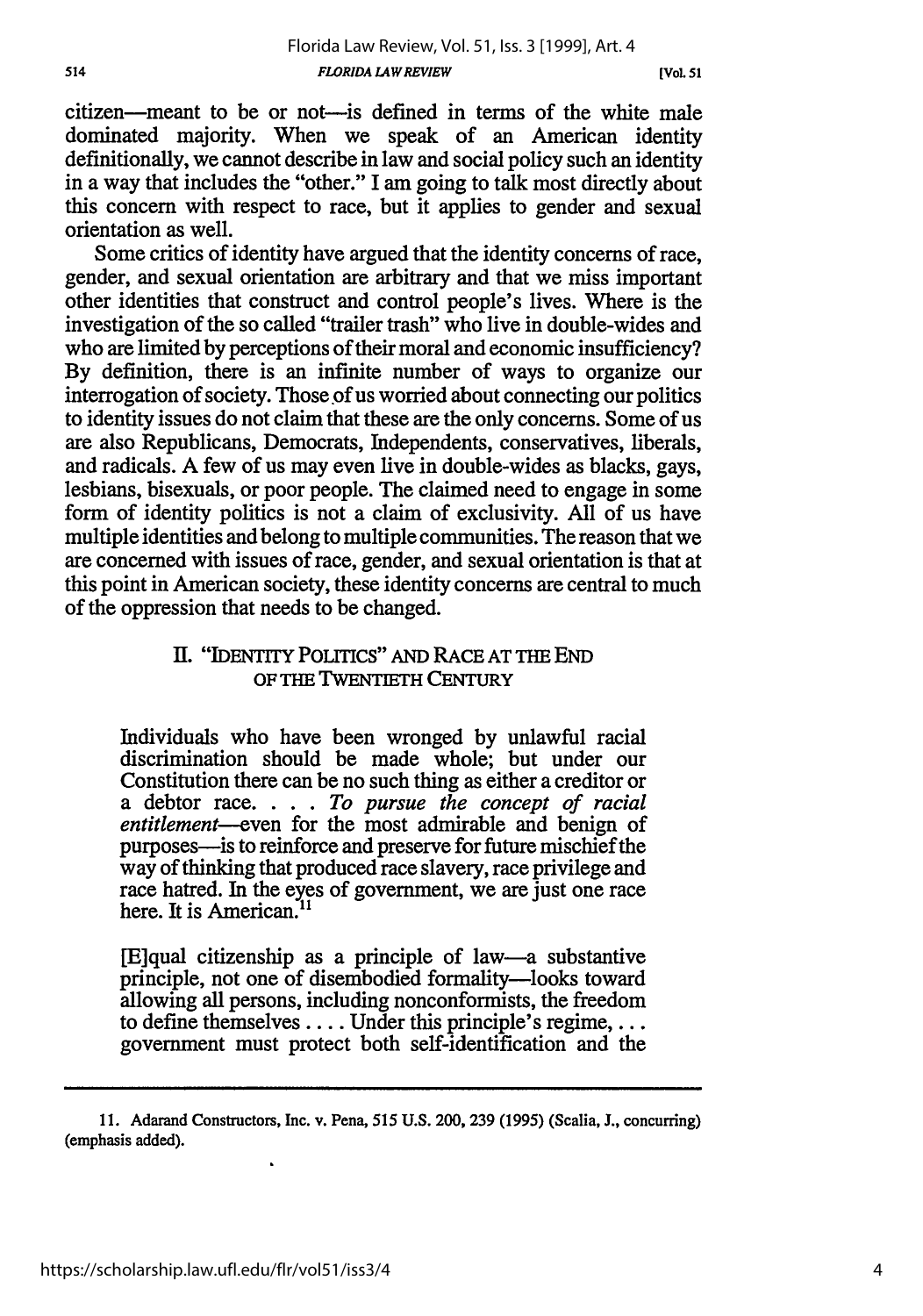#### 19991

### *"IDENTITY POLITICS." RACE, AND THE LAW*

refusal to self-identify, both expression and non-expression, ... ethnic politics often treats individuals as cardboard cutouts, equal citizenship allows people to be their own selves, whole and complex, to name their own realities; where ethnic-style politics tends to value group loyalty over diversity, equal citizenship offers opportunities to be differently different.<sup>12</sup>

Liberal theorists have a difficult time dealing with the issue of identity. Traditional legal and political theory thinks of identity in two ways. One way is to see identity as a product of a particular community or ethnic conglomeration. The other way is to see identity as a product of individual choice. For traditional liberal theorists, the individual is only totally free if she is completely autonomous. Freedom stems from the ability to pick and choose and to create an individual life free of commitments to either a particular community or identity.13 Inside this standard liberal theory, the only place for identity connected to an ethnic, racial, or sexual orientation community is as a form of imposing power on others. In this view, for liberal theory to speak about the importance of identity and to claim an identity that is different from some common identity is to fall subject to ethnic, gender, racial or sexual orientation imperialism. The community-connected identity sees its creation as a product of the collective, while individual identity sees itself as a product of individual choice. The problem is, of course, that real identity does not fit neatly into either category. Individual identity cannot explain how or why individuals might choose to be part of a community for some, but not all, purposes. Why do people have a sense of identity that does not necessarily develop from traditional communities, but rather from race, gender, or sexual orientation? Unmodified community identity cannot explain where individual choices come from. If people have to choose from social artifacts of ethnic or racial communities in order to create free choices, where do those choices come from? If there is no black community, how does jazz or blues exist? Many cultural artifacts draw strength from their connection to community; when that connection is lost, the artifact may exist, but it may lose or even gain something.<sup>14</sup> Many of the choices made by the cosmopolitan individual come from ethnic communities. Therefore,

<sup>12.</sup> Karst, *supra* note 9, at 366.

*<sup>13.</sup> See generally* Jeremy Waldron, *Minority Cultures and the Cosmopolitan Alternative,* **25** U. MICH. J.L. **RE. 751 (1992).**

<sup>14.</sup> Let me be quite clear here. **I** do not mean to suggest that, for example, only black people can sing the blues or play jazz. I do mean to say that when those who do join in do so out of the context **of** the communities that developed those artistic expressions, the art changes. This may be for the better or the worse, but the art changes and that change is never either superior or inferior.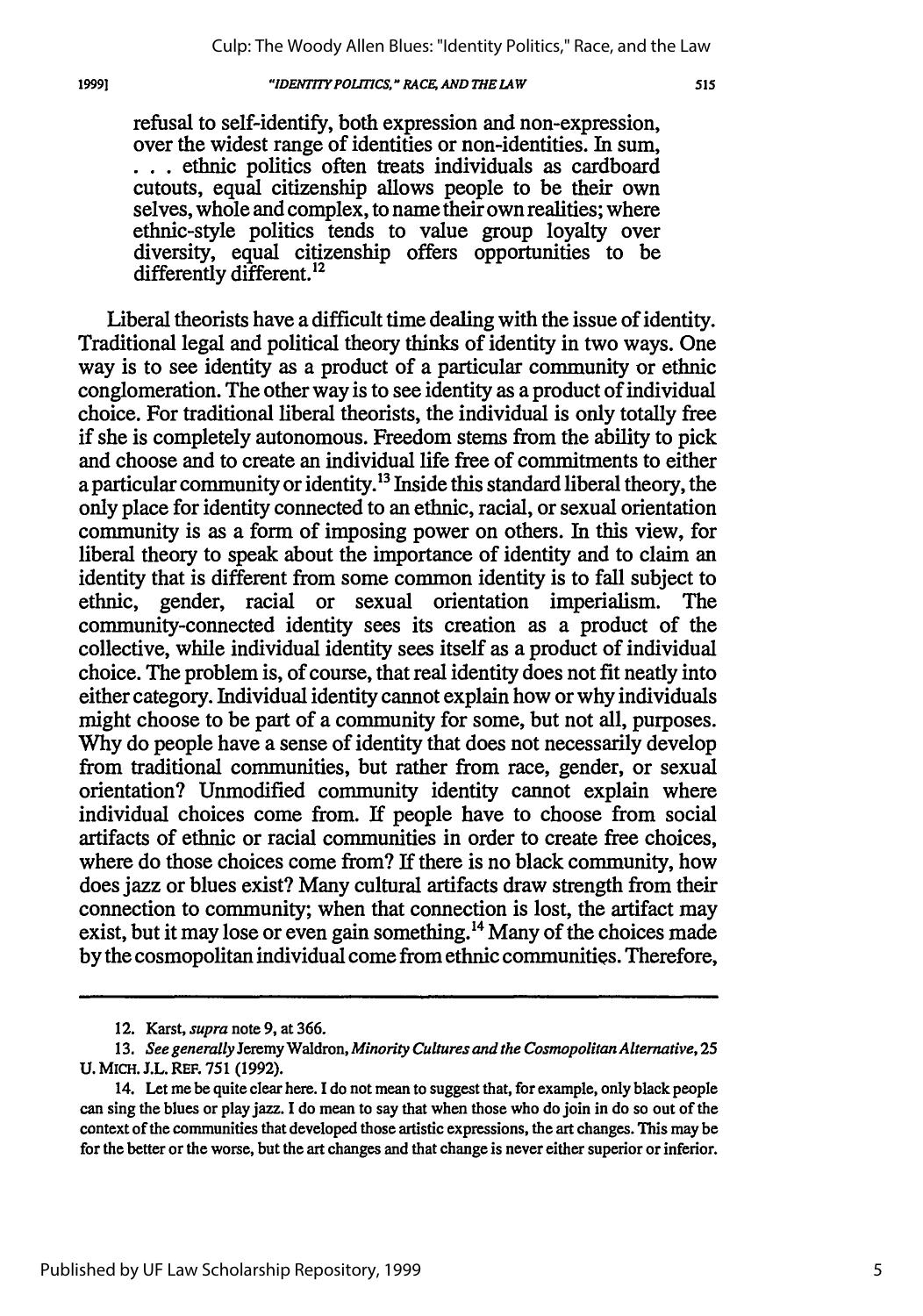#### *FLORIDA LAW REVIEW*

neither approach can explain how to create and sustain identity.

This confusion, in theory, shows up in constitutional practice. To think of the issue of identity in constitutional terms is to be lost in issues of the race, gender, and sexual orientation of people who claim constitutional protection. Drawing on the language found in footnote four of *United States v. Carolene Products*,<sup>15</sup> which interpreted the Equal Protection Clause of the Fourteenth Amendment,<sup>16</sup> courts have provided some meaningful protections for people who are African-American, Mexican-American, Asian, gay, lesbian or female.<sup>17</sup> As Kenneth Karst has pointed out, the requirement that people demonstrate that they are a suspect class in order to get constitutional protection under strict scrutiny has a number of disturbing connotations. As the Court's recent jurisprudence suggests, the notion that a government classification is suspect can be turned around into a question of whether the class at issue warrants suspect status.<sup>18</sup>

The problem for African-Americans in the constitutional jurisprudential ferment is that often when they want to claim a racial identity, the law ignores them. For example when police officers use race to stop a suspect on the highway,'9 border guards inspect a person at the border because of race,<sup>20</sup> or an African American or Latino seeks admission to a jury, courts have consistently concluded that the racial identity of the person stopped, frisked, inspected, and excluded, does not apply outside of a prohibition on the actor from stating that they are doing so because of the person's race.

17. *See Karst, supra* note **9,** at 325.

18. *See id.* at 325-26.

19. *See, e.g.,* Joseph Neff **&** Pat Stith, *Highway Drug Unit Focuses on Blacks, THE* NEWS **AND** OBsERVER, July **28,** 1996, at **Al.**

A select North Carolina Highway Patrol team, assigned to intercept illegal drugs on Interstates **95** and **85,** charged black male drivers at nearly twice the rate of other troopers working the **same** roads.... In 1995, the Special Emphasis Team searched 3,501 vehicles and found drugs in 210-about one in every 17 vehicles searched. Cardwell [head of the western North Carolina's special team] says **he's** satisfied with the 1-in-17 payoff. "You may have had **17** cars searched where drugs are only found one **time,"** he said. "But that's not to say that that person who didn't have it wasn't involved."

#### *Id.*

516

20. For example, the border check on Interstate **5** between San Diego and Los Angeles is, as far as **I** can tell, simply a racial test of whether you look Mexican or not. *Cf* Robert S. Chang, *A Meditation on Borders, in* THE NEW NATIVISM (Juan Perea ed. 1996) (discussing the Interstate 5 border check). As Professor Chang points out, the border is not limited to the Rio Grande but applies to any international port of entry and includes all international airports, as well as the surrounding countryside—or city or suburban area—within 200 miles of those facilities.

<sup>15. 304</sup> U.S. 144, 152 n.4 (1938).

**<sup>16.</sup> U.S.** CONST. amend. XIV, § **I** (providing that "[n]o State **shall...** deny to any person within its jurisdiction the equal protection of the laws").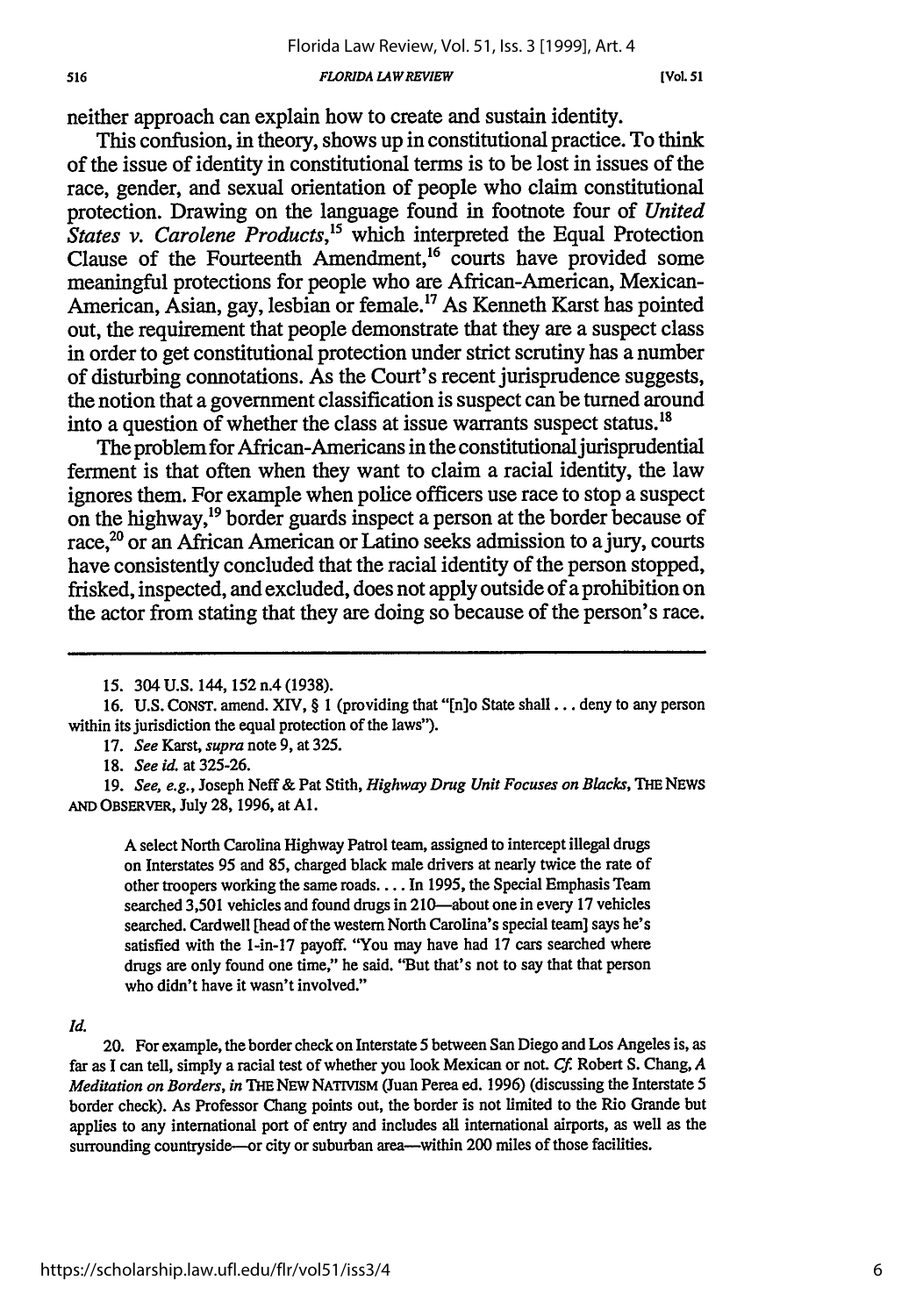## *"IDENT7TY POLITICS," RACE AND THE LAW*

The last comment is a slight exaggeration. Some courts have been willing to say that if there is no other explanation for a sustained pattern of raceconnected decisions, they will find that this amounts to racial or gender  $\alpha$  discrimination.<sup>21</sup> But the courts' rulings in racial discrimination challenges to juries and police treatment of suspects do not provide real protection for the rights of African-Americans and other people of color so as to ensure their right to participate in the legal process. The individual excluded, frisked, searched and arrested is being treated like any other person traveling on a highway in a Lexus, crossing the many borders of the United States, or serving in a jury pool. There is an American identity that we are all entitled to, but it applies differently to blacks or Latinos in those circumstances. The courts have been known to ignore the racial identity of white people who challenge the right to create African-American communities.<sup>22</sup> Evidently, racial communities are the only communities that need not be respected. $^{23}$  African-Americans are required to adopt a racial identity in the cases involving redistricting even when they claim they are not black-just communities. Evidently, for a majority on the current Supreme Court, black people are also the only ones who cannot seek political power through their vote. In a state like North Carolina, where black voters are reliable Democratic voters ninety-five percent of the time, it is the Court that is treating the community that makes up North Carolina's Twelfth Congressional District as a "black" one, and not a

21. My favorite case in this area is *United States v. Uwaezhoke,* 995 F.2d 388, 393 (3rd Cir. **1993).**

The prosecutors, at the time they exercised the peremptory challenge, knew that Ms. Lucas was a single parent of two children who was making the salary of a postal worker with four years of seniority and renting an apartment in Newark, New Jersey. It is, we believe, fair to infer that the prosecutors, in the absence of any more detailed information concerning Ms. Lucas, speculated that she might live in low income housing in Newark. Having so speculated, the prosecutors inferred that Ms. Lucas was more likely to have had direct exposure to drug trafficking than someone who did not live in low-income housing in Newark. While this conclusion may or may not be empirically correct, we cannot say that it exhibits racially discriminatory intent as a matter of law.

## *Id.*

22. The five plaintiffs in *Shaw v. Reno* did not claim to be white. *See* Shaw v. Reno, 509 U.S. 630, 641 (1993) ("An understanding of the nature of appellants' claim is critical to our resolution of the case. In their complaint, appellants did not claim that the General Assembly's reapportionment plan unconstitutionally 'diluted' white voting strength. **They** did not even claim to **be** white. Rather, appellants' complaint alleged that the deliberate segregation of voters into separate districts on the basis of race violated their constitutional right to participate in a 'colorblind' electoral process.").

**23.** *Compare Shaw,* 509 U.S. at 630, *with* Pope v. Blue, 809 F. Supp. 392 (W.D.N.C.), *aft'd,* 506 U.S. 801 (1992) (affirming the district court's judgement without opinion).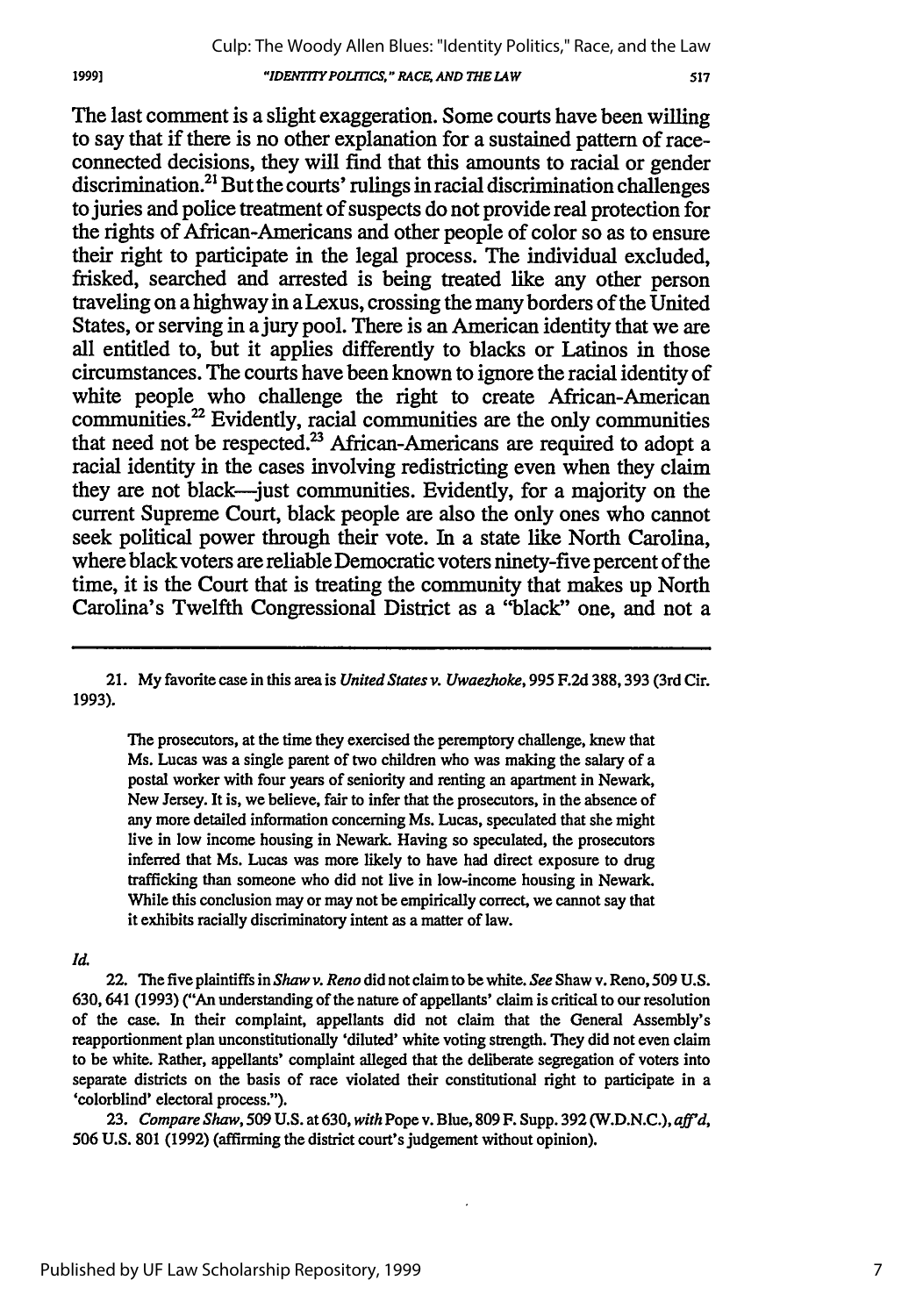### *FLORIDA LAW REVIEW*

518

*[Vol. 51*

political one. While I write this as a member of that community, I do not deny the "blackness" of that community<sup>24</sup> in asserting my belief that the community is political. The court cannot understand that a community might have both a political and a racial identity. Identity is exclusionary and singular. There are reasons buried in the history of the politics of North Carolina why black people vote ninety-five percent Democratic.25 The problem is that white people never have an identity no matter how much it oppresses black people.<sup>26</sup> Similarly, there are historical reasons why a majority of the Supreme Court can only see North Carolina's Twelfth Congressional District, located along the major road of the state and the most urban district in the state, as predominately about race and not about the racism that helped to distribute black people in this pattern to begin with. Chief Justice Rehnquist said for a majority of the Court that:

We do not quarrel with the dissent's claims that, in shaping District 12, the State effectuated its interest in creating one rural and one urban district, and that partisan politicking was actively at work in the districting process. That the legislature addressed these interests does not in any way refute the fact that race was the legislature's predominant consideration. *Race was the criterion that, in the State's view, could not be compromised; respecting communities of interest and protecting Democratic incumbents came into play only after the race-based decision had been made.27*

The question that one could pose to Chief Justice Rehnquist is how could a state that cares about its black community not have race as the predominant factor under his analysis? The Court has adopted the interpretation that race was the only factor in the legislature's decisions in a manner that is inconsistent with how the Court treats pretext and race in other contexts. For example, in Title VII cases, when the Court asks whether a person who meets the *McDonnell Douglas28* prima facie test has

<sup>24.</sup> Indeed, it is that blackness that could be the only explanation for why there is a cognizable harm to the plaintiffs in cases like *Shaw v. Hunt,* 861 F. Supp. 408 (1994), rev'd, *517* U.S. 899 (1996).

**<sup>25.</sup>** Black people may be unwise in making such choices, but they are the only people not permitted to do so. As I understand the court's jurisprudence, if a group of largely white tobacco farmers demanded a district represented by a conservative tobacco-defending Democrat representative, they are 'Just" a political group and not a racial group.

**<sup>26.</sup>** See, *e.g.,* Gomillion v. Lightfoot, 364 U.S. 339 (1960) (declaring Tuskeegee, a gerrymander, unconstitutional). *Gomillion* is not a contrary example because Tuskeegee sought to exclude blacks from being able to participate in the municipal process, and probably excluded them from the benefits of municipal structures. *See id.*

<sup>27.</sup> Shaw v. Hunt, 517 U.S. 899, 907 (1996) (emphasis added).

<sup>28.</sup> McDonnell Douglas Corp. v. Green, 411 U.S. 792, 802 (1973).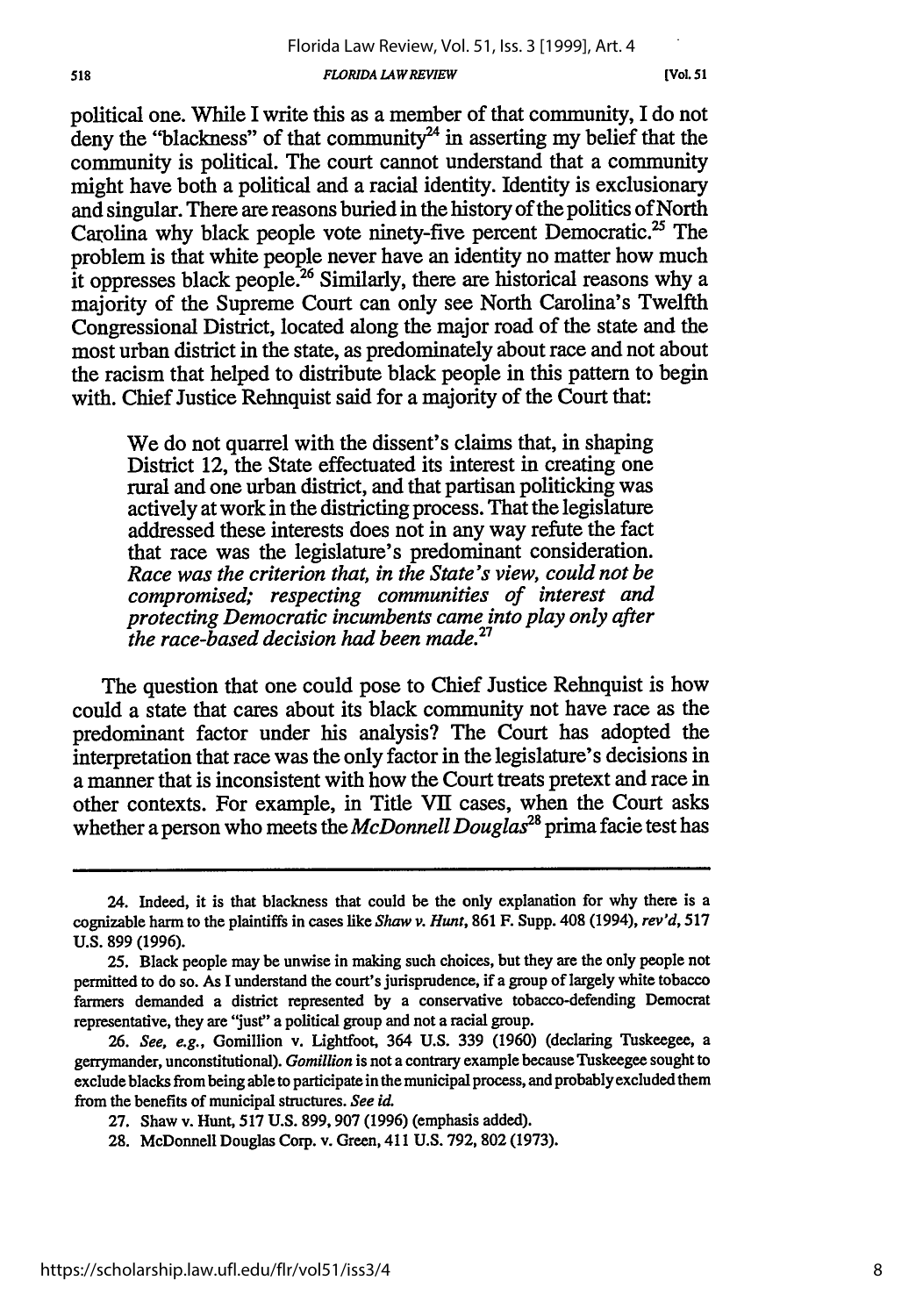## *"IDENTPOLITICS, " RACE, AND THE LAW*

been discriminated against, the Court has decided that a pretextual answer may not be pretextual. As I understand the current majority use of racial identity, when an employer tells a falsehood in explaining why it fired, failed to promote, or otherwise discriminated against a person because of his or her race or gender, the Court will not assume that the reason why the employer lied was because of discrimination, but will assume that there may have been another reason.<sup>29</sup>

One response to this question is to say that the Court might be wrong about applying strict scrutiny to redistricting cases. If strict scrutiny is applied, however, it explains the different deference to legislatures. Under our judicial scrutiny, we do treat the use of race by a state differently than we do that of an employer. However, in a world where one race votes for one party ninety-five percent of the time and it is perfectly permissible to try to protect incumbents, party division, or even to maximize the political power of a particular party, it seems odd that there is no possibility of creating a district that otherwise passes constitutional muster because race is important. The Court's interpretation is that race can be a minor influence, but when blacks become a majority, those districts become impermissibly black.

One certain proof that this definition of racial identity is unfair is that, as Justice Souter suggests, the real reason why these districts exist is that the Republican party wanted to place the black voters-who are the most reliable Democratic voters-into districts that would allow more Republicans to be elected in the other districts.<sup>30</sup> One is a little suspicious of the Bush Administration's Justice Department being so supportive of the interests of a community that didn't support them politically. It was the conjunction of a Republican administration Justice Department who allied themselves with the black communities of North Carolina to produce the impetus for multiple black districts. The Justice Department's suggestion would have threatened more incumbent Democratic congressmen because

29. On this point, see *Wallace v. SMC Pneumatics, Inc.,* 103 F.3d 1394, 1399 (1997), in which Judge Posner wrote:

The true reason for the action of which the plaintiff is complaining might be something embarrassing to the employer, such as nepotism, personal friendship, the plaintiff's being a perceived threat to his superior, a mistaken evaluation, the plaintiff's being a whistleblower, the employer's antipathy to irrelevant but not statutorily protected personal characteristics, a superior officer's desire to shift blame to a hapless subordinate—conceivably a factor here—or even an invidious factor but not one outlawed by the statute under which the plaintiff is suing; or the true reason might be unknown to the employer, or there might be no reason.

**30.** *See* Bush v. Vera, **517 U.S.** 952, 1045 **(1996).**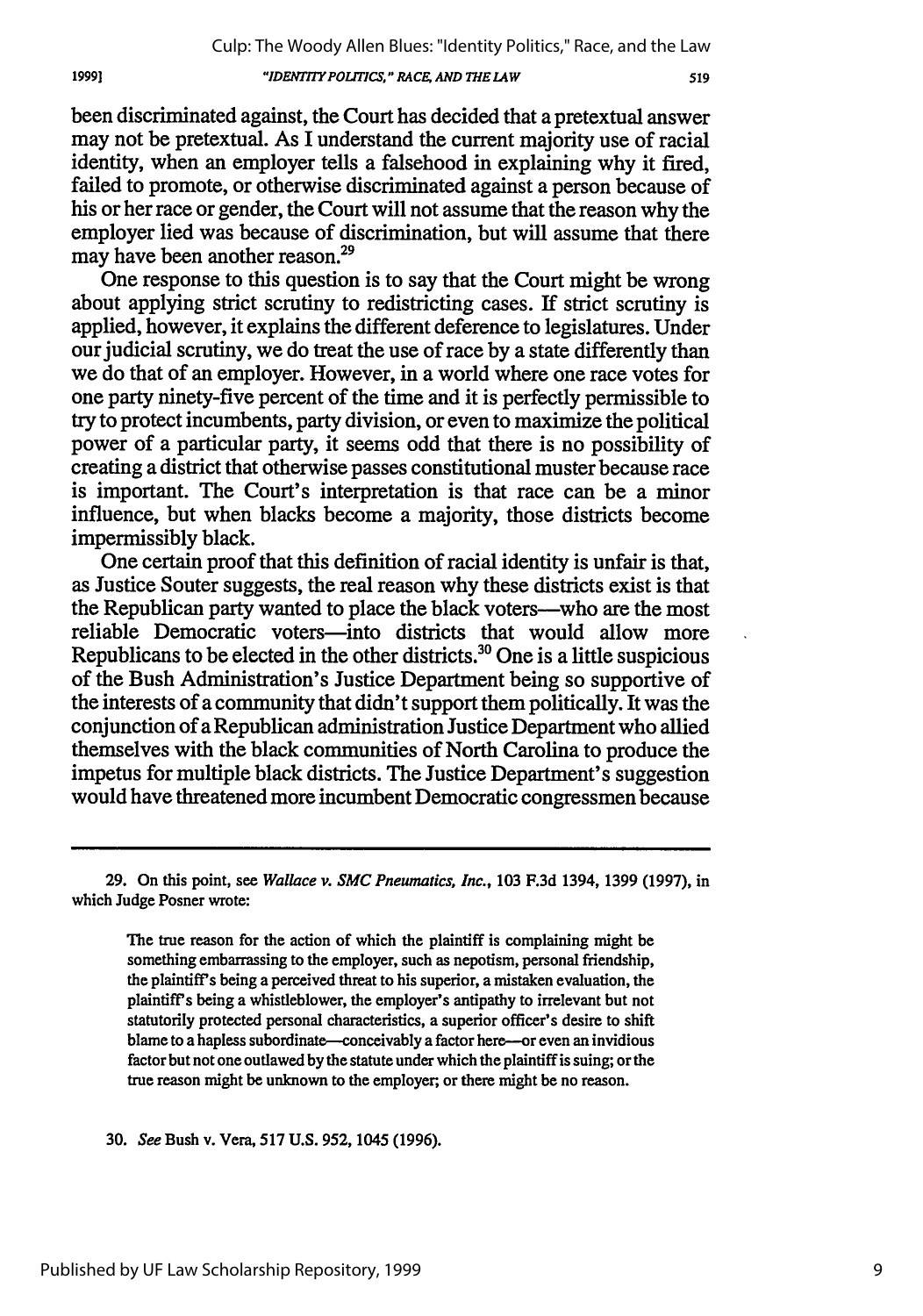**lVoL 51**

it would have made it harder to hold on to the now significantly less-Democratic districts in the rest of the state. $31$ 

How is it that the court can see lots of different reasons for an employer's action but will ignore the real reason when it is clearly presented to it? Standards of review will not explain this difference. My academic colleagues who agree with me that the Court is wrong in this analysis have suggested that if we simply changed the standard of review, or if we correctly applied rules of standing in these cases, our current jurisprudence could be saved.<sup>32</sup> Certainly, the Court's current jurisprudence in the redistricting cases is frothing with external and internal conflict. I want to argue, at its heart, that it is possible to produce a fairer and more consistent system, but the issue that keeps pushing the system toward inconsistent and unfair rules is its adherence to the "Woody Allen Blues."

I do not argue that this maybe the appropriate litigation strategy. Courts are non-Kuhnian institutions. Unless pushed by large societal and jurisprudential forces, inertia limits how fast and far the courts will move. Sometimes, however, it is important not to become too locked into our current paradigm to consider a jurisprudential leap to a different and better discourse. The court did this with respect to *Plessy v. Ferguson33* and to *Dred Scott v. Sandford*<sup>34</sup> Unfortunately, history teaches us that it was in the wrong direction. However, the Court may have moved us in the right direction with its leaps in *Brown v. Board of Education*<sup>35</sup> and *Baker v. Carr.*<sup>36</sup> I do not claim that big changes or changes in directions always lead to better results. Law is a product of people and requires our constant attention. However, sometimes our notions of how to achieve a just society are just plain wrong. I cannot prove that our approach to race is wrong or going constantly in the wrong direction. Certainly, Leroy Clark is right that we have made some substantive improvements in the conditions of African-Americans over the last 136 years, but I am not sure that we can

<sup>31.</sup> It is no accident that the final result of this process has been in the last two congressional elections that Republicans made significant inroads on the traditionally Democratic North Carolina delegation. That delegation is now evenly divided between Democrats and Republicans, including the two black representatives from the Twelfth and the Second Districts. After the 1994 election the delegation was even more Republican, becoming majority Republican for the first time since Reconstruction.

**<sup>,32.</sup>** *See generally* Samuel Issacharoff& Pamela S. Karlan, *Standing and Misunderstanding in Voting Rights Law,* 111 HARV. L. REv. 2276 (1998) (arguing that the Court confuses standing jurisprudence with redistricting jurisprudence). This article is responding to an articleby John Hart Ely. SeeJohn Hart Ely, *Standing to Challenge Pro-Minority Gerrymanders,* 111 HARV.L. REV. 576 (1997) (arguing that the Court has correctly applied standing jurisprudence).

<sup>33. 163</sup> U.S. **537** (1896).

<sup>34. 60</sup> U.S. 393 (1857).

<sup>35. 347</sup> **U.S.** 483 (1954).

<sup>36. 369</sup> U.S. 186 (1962).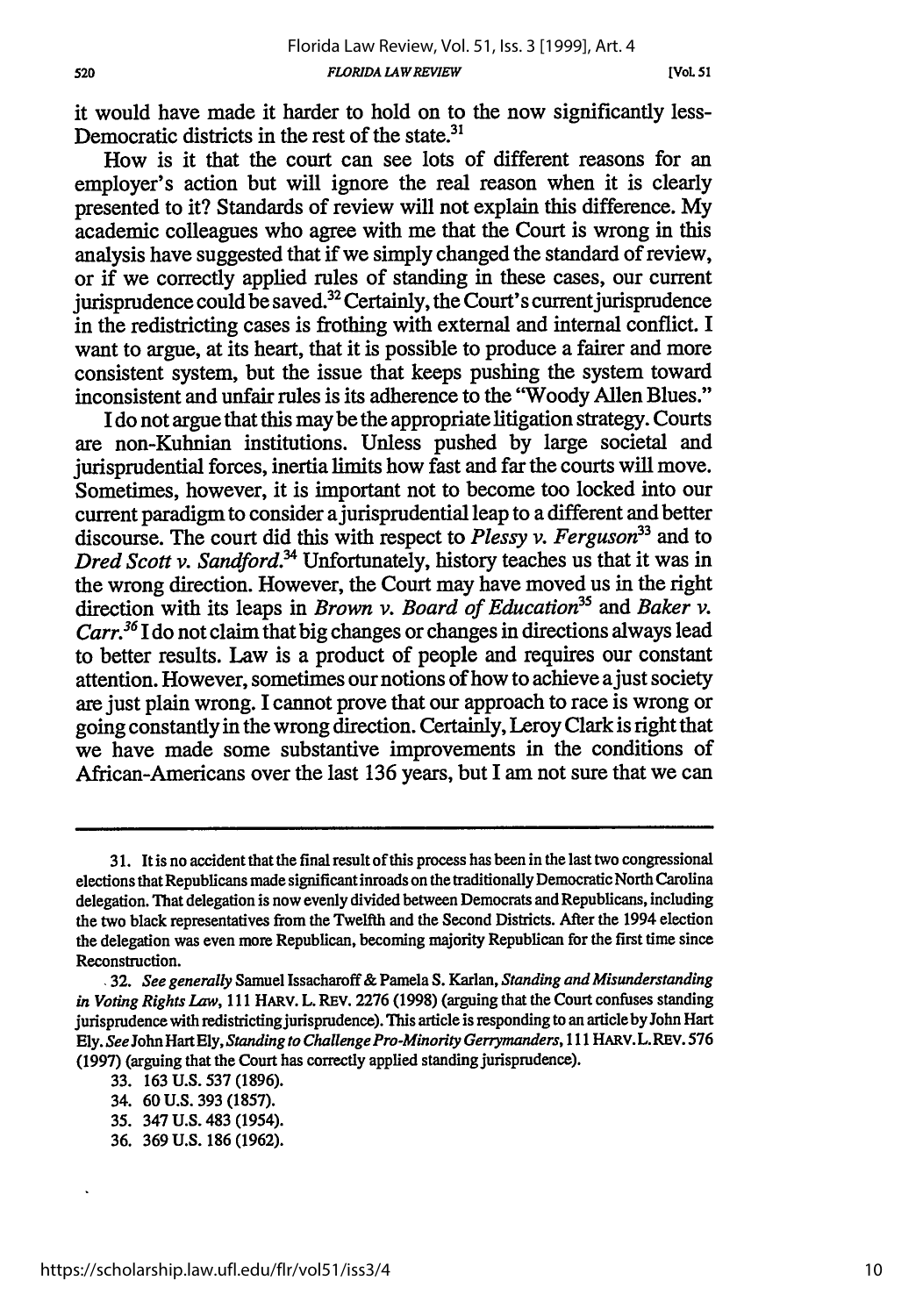*"IDENTITYPOLITICS," RACE, AND THE LAW*

be sure of the direction of future change.<sup>37</sup> We may be standing at the end of the Depression or the end of Reconstruction. It is difficult to know where we are, but it is not unreasonable to question whether we can be sure of the direction of change in racial or sexual orientation oppression.

I want to argue that at its heart, the jurisprudence of the courts and of its liberal critics share a common view of identity. Ultimately, both urge us to get beyond identity to become part of the common. This desire for a constitutional program to get over identity is part of the problem instead of being part of the solution. To get beyond race, gender, and sexual orientation in constitutional discourse is to ultimately fall prey to the "Woody Allen Blues." The concerns of the racial or sexual minority are lost inside the definition of the majority. I fear that when that is the tune of constitutional discourse we will not deal importantly with the concerns of African-Americans or hear the songs of difference.

# III. ESSENTIAUST ANTI-ESSENTIALISM: "IDENTITY POLITICS" AND GENDER AND SEXUAL ORIENTATION

Your identity becomes the sole ground of politics, the sole determinant of political good and evil. Those who disagree with my "politics", then, are the enemies of my identity. $38$ 

The Colorado amendment does not, to speak entirely precisely, prohibit giving favored status to people who are homosexuals; they can be favored for many reasons.... But it prohibits giving them favored status because of their homosexual conduct----that is, it prohibits favored status for homosexuality.39

The call by Arthur Schlesinger Jr., Jean Bethke Elshtain, and several Justices of the Supreme Court for an American or universalist identity and against "identity politics" has aspects of the 'Woody Allen Blues." Those most opposed to "identity politics" suggest that it is possible to create a universal identity, or more precisely, an "American" identity, free of the distortions associated with race, gender, or sexual orientation. In decrying the use of identity by the weakest groups in the political discourse, these authors, by definition, defend the right of a majority of the American polity to define the universal. The universal in these models draws its authenticity from the right and the power of the majority to define itself. The only

<sup>37.</sup> *See* Leroy D. Clark, A *Critique of Professor DerrickA. Bell's Thesis of the Permanence of Racism and His Strategy of Confrontation,* 73 **DENy. U.** L. REv. 23, 46 (1995).

<sup>38.</sup> JEAN BETHKE ELSHTAIN, DEMOCRACY ON TRIAL 53 (1995).

<sup>39.</sup> Romer v. Evans, 517 U.S. 620, 644 (1996) (Scalia, L, dissenting).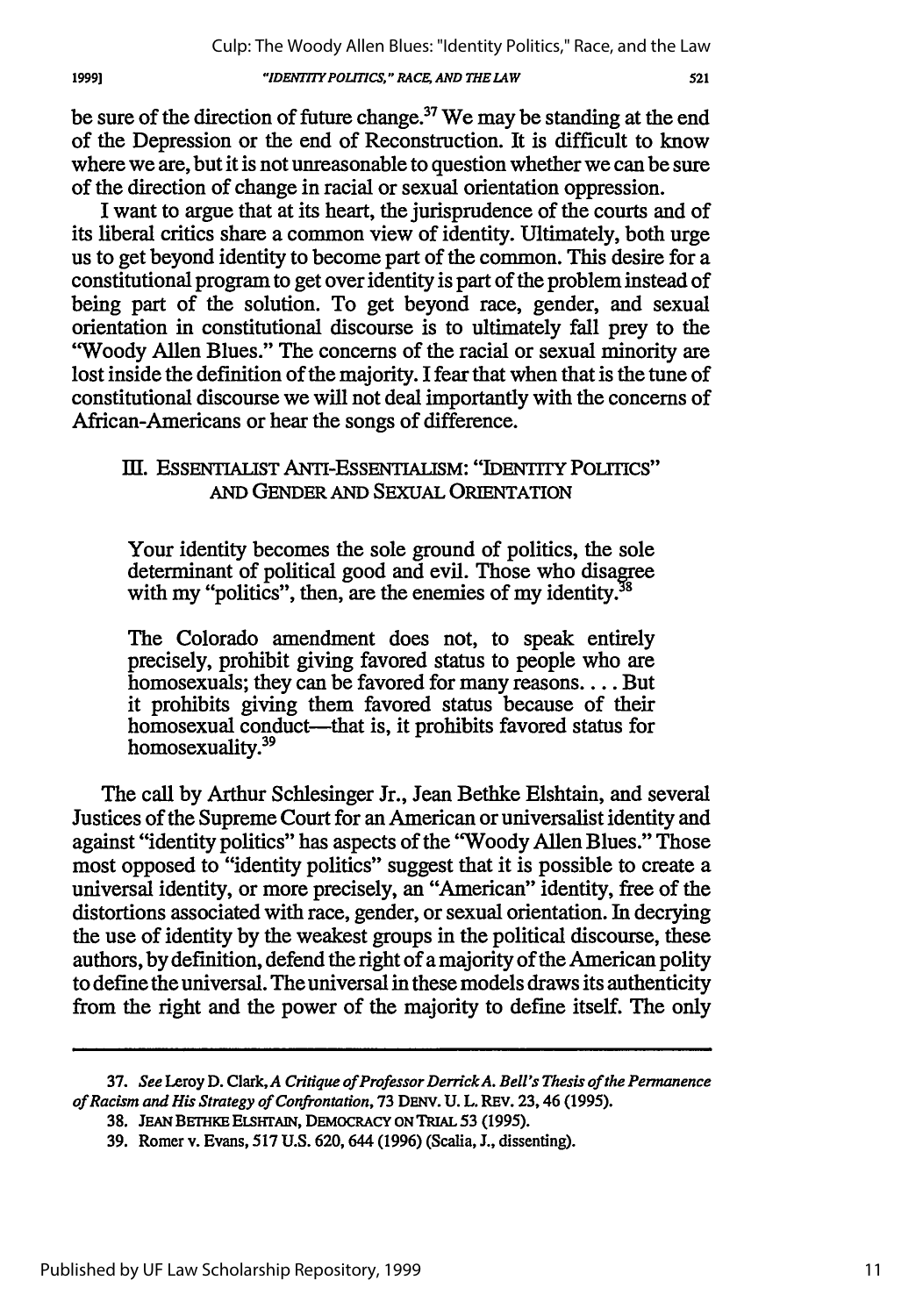#### *FLORIDA LAWREVIEW*

alternative is a set of universal principles that define themselves. Such principles would have to be unique and omnipresent in all cultures, at all times, if there is to be no touch of the particular in their universality. Neither these authors, nor the judicial practitioners, have suggested an example of such principles. Accordingly, those who claim an identity for political purposes of changing the status quo are criticized by these universalists for being essentialists. However, their anti-essentialism does not extend to particular forms of nationalism, including Americanism, or particular forms of individualism that mask their commitment to the dominant culture.

When Jean Elshtain argues that the object of the gay civil rights movement has to be the withering away of a gay identity, she makes this anti-essential claim for heterosexual life.<sup>40</sup> Gay, lesbian, and bisexual people, by seeking to liberate themselves from the universal, violate the things that can not be part of the public discourse. This claim by Elshtain describes the way that the "Woody Allen Blues" constructs gay, lesbian and bisexual identity. Identity in this model is simply defined as opposition to heterosexual life. However, the reason for that opposition is destroyed by the extension of civil rights to gays and lesbians, and, therefore, the reason for a separate and disruptive identity is eliminated.41 The rest of identity is a product of private spaces. Part of the liberal ideology is a reliance on the individual to make choices. However, it is not clear what role identity plays in forming those choices. For Elshtain, Scalia, and Schlesinger, the role is negative, creating choices that are defined from the outside thereby limiting the individual. But how are individual choices created without the influence of some community? It is clear how Justices Scalia and O'Connor have a view of community from their opinions in *Shaw v. Reno,*<sup>42</sup> City of Richmond v. J.A. Croson,<sup>43</sup> and Romer v. Evans.<sup>44</sup> For O'Connor, a community based upon race is suspect for redistricting purposes, unless the community exists for other purposes.45 Black people cannot gather to fight their oppression under this model. In this model, black people and their communities are the problem, and the solution is a replacement of those communities by white dominated districts. Black and brown communities are essentialist, and white communities are simply a

- 44. 517 U.S. 620,636 (1996) (Scalia, J., dissenting).
- *45. See* Shaw, 509 U.S. at 642.

<sup>40.</sup> *See* **JEAN BETHKE** ELSHTAIN, **PUBLIC MAN, PRIVATE** WOMAN: WOMEN **IN SOCIAL AND** POLITICAL THOUGHT 104 (1981).

*<sup>41.</sup> See iad;* Gary Lehring, *Essentialism and the Political Articulation of Identify, in* **PLAYING** WrrHFIRE: **QUEER POTrICS, QUEERTlEORiES 173, 178-79** (Shane Phelan ed. **1997)** (arguing that by maling the personal political, gay liberationists have eliminated the category of personal and the notion of privacy from political and cultural discourse).

<sup>42. 509</sup> U.S. 630,642 (1993).

<sup>43. 488</sup> U.S. 469,476 (1989); id at 735 (Scalia, **J.,** concurring).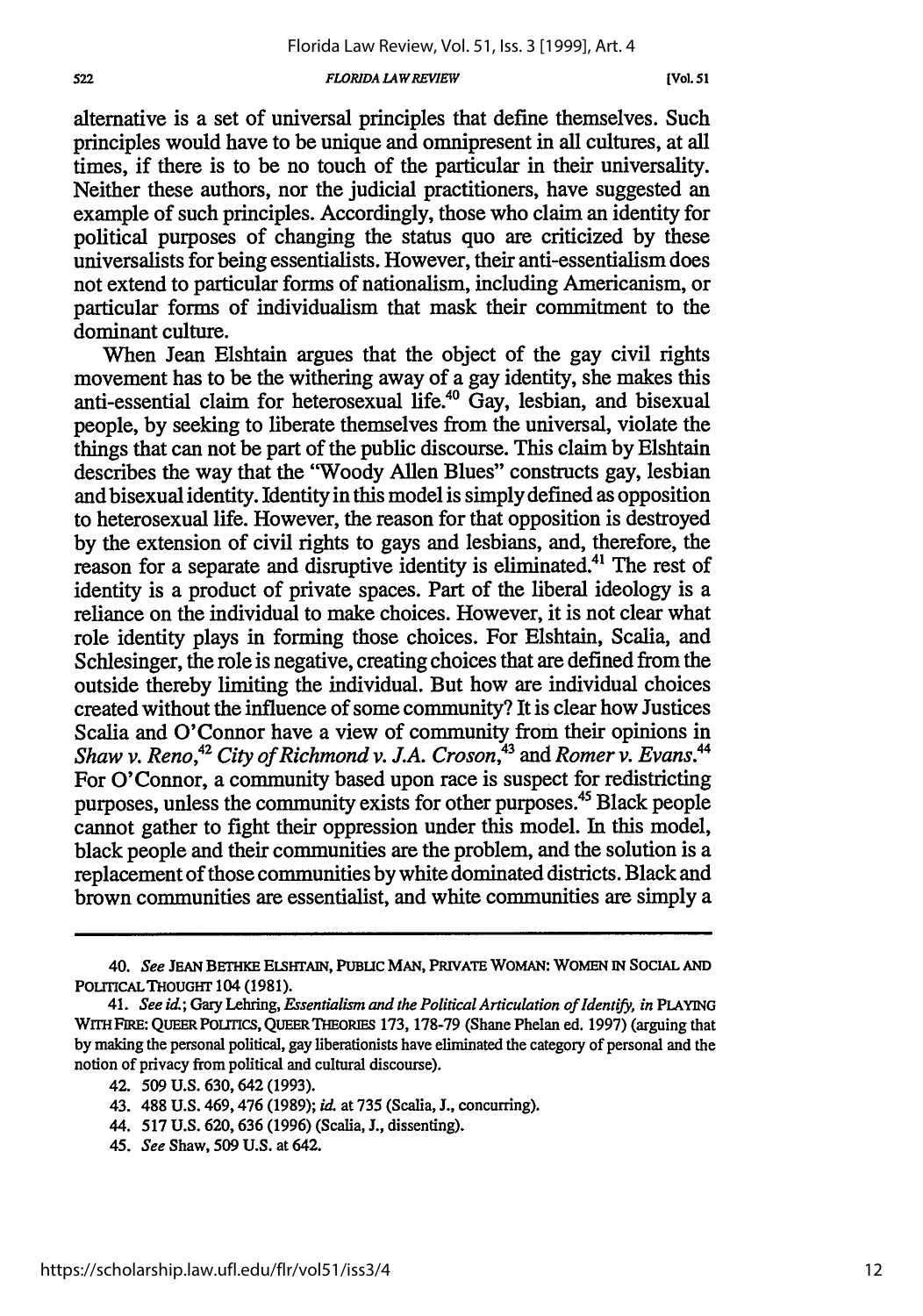"IDENTITY POLITICS," RACE, AND THE LAW

reflection of the universal.

Similarly, Justice Scalia's description of the "homosexual" community as a politically powerful faction that is simply being chastened by the majority for its imposition of "special" rights for "homosexuals,"<sup>46</sup> is a description of a heterosexual community that reflects the universal. Justice Scalia's claim is that the "homosexual" community is making essentialist claims and that the universal power of the majority is, by definition, not essentialist.

Ultimately, these attacks on the identity of those who are seeking political change about what is fair and equal is an effort to prevent change. Gays, lesbians, and bisexuals have no claim to politics if individual treatment is fair. For the post-civil rights state, there can be no identity politics that is fair because fairness has already happened at the individual level.

In this model, all individual identity claims are "personal" and the personal is not regulable by the law. This is, for gays, lesbians, and people of color, an erasure of their stories and their political existence. It is the "Woody Allen Blues" sung nationally by a "special" Amen chorus-majority rules.

# IV. AFTER IDENTITY PoITIcs

Skinner said the South Carolina chapter of the Sons of Confederate Veterans hopes to attract its first black member, following Virginia, Texas, Tennessee, Maryland and Florida. **<sup>4</sup>**

Traditional ways of eliminating identity to create the common citizenship, or the cosmopolitan person, do so by arguing that race or ethnicity (including gender and sexual orientation) influences the results in a small number of cases, and that these small number of cases should not be the driving force behind the creation of legal rules.<sup>48</sup> For Professor Epstein, race cannot be an influence if both parties are of the same race, and the legal rule should not be different if the parties are of different

**<sup>46.</sup>** See **supra** note 32 and accompanying text.

<sup>47.</sup> Lyn Riddle, *Confederate Museum; Blacks who Fought for South Honored*, THE ATLANTA CONST., Feb. 28, 1997, at **2C.**

<sup>48.</sup> *See* Richard A. Epstein, *Legal Education and the Politics ofExclusion, 45* STAN. L. REV. 1607, 1624-25 (1993) ("For example, assume that there is a dispute between two (or more) people of the same race or the same sex and that a rule must allocate competing legal rights between them. Now identify the rules that allow these disputes to be resolved in a fashion acceptable to both sides. Are they different from those which would be adopted in a dispute between black and white, between male and female?").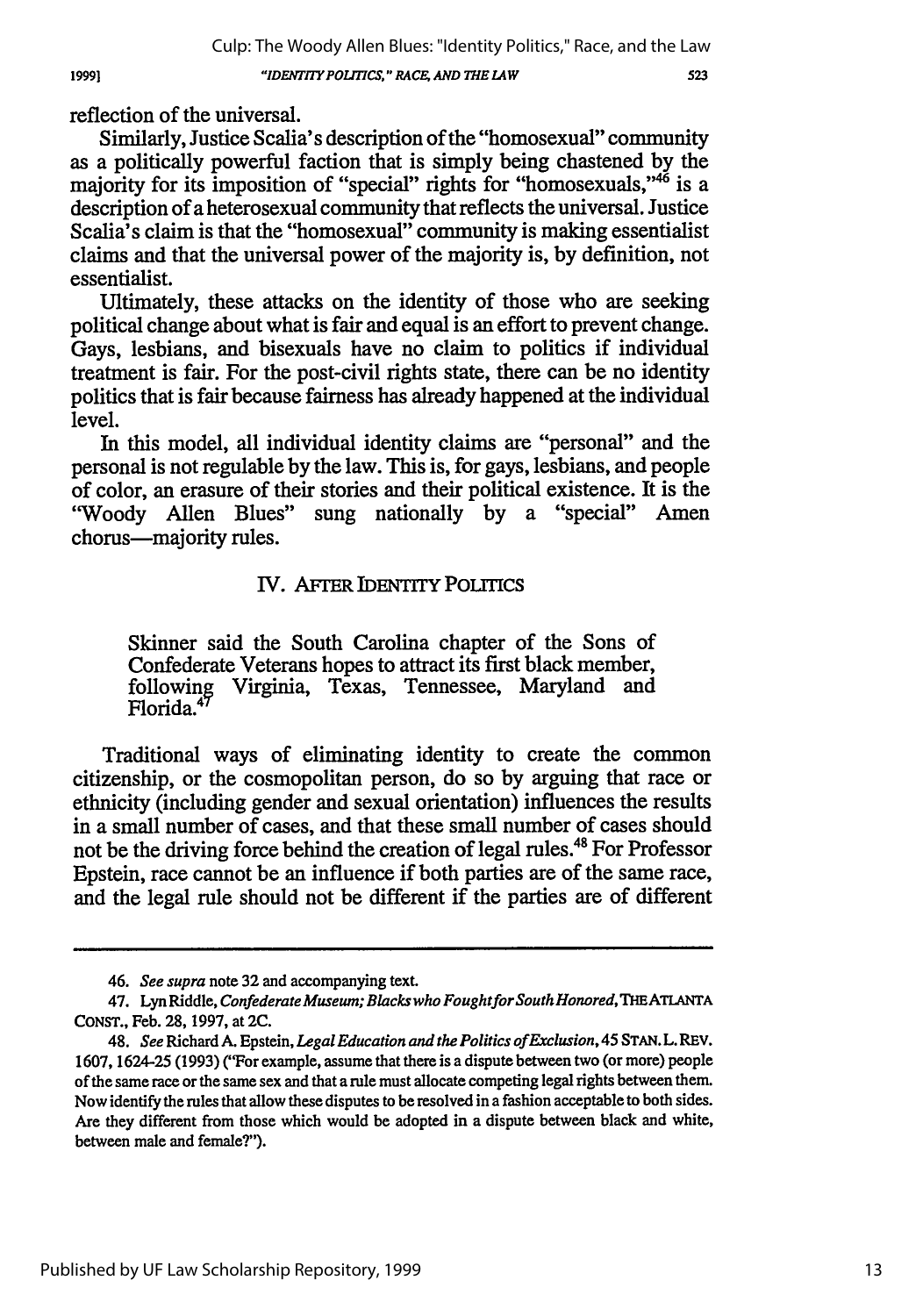#### *FLORIDA LAWREVIEW*

races.49 One response is that this approach to identity and racism produces the use of tokens. The issue of identity is addressed by the inclusion of one black person in the group or one black person who shares the view of nonblack people. If Justice Thomas agrees with me, I am free of the concern that my views may be racist, as many white academics and jurists seem to believe. If the Sons of Confederate Veterans can find one black person who will join them, then the claim that they are a racist organization or that they stand for racism is eliminated. In this model, racism is just racial essentialism. Racism has no subtlety, no volume or timbre.

This view of the law, race, and racism is at the heart of the "Woody Allen Blues," because it is a truncated view of how race works in our society. Race influences the growth and development of many laws.<sup>50</sup> This should not surprise us but as long as we engage in the "Woody Allen Blues," law cannot take cognizance of it. We are legally incapable of seeing race or racism because we have structured a law that does not permit their existence. Race can only be important in getting us to a rule that eliminates its existence. Neither racism nor race exists in this model.

This is not a minor force in the law of race. Whenever the law acknowledges the existence of racial identity, the constitutional jurisprudence has to find a way to eliminate it. So, when a Reconstruction Era Congress passes legislation to limit the ability of private parties to discriminate against African Americans, the Supreme Court has to conclude in the Civil Rights Cases that such legislation was beyond the power of Congress and unnecessary because the "states" would protect the interests of black people. Having states provide real protection would mean that the law had to acknowledge that identity and we cannot do that inside this model of race and racism.

Similarly, in striking down the ugly history of racial segregation in public education, the Court had to do so in such a way that no real progress occurred. After requiring some real change, the Court could not find the jurisprudential will to make that progress permanent by either including suburbs in the process or by continuing the process long enough to effectuate change. Even when the Supreme Court does make a notable shift in emphasis, as in the Court's significant decision in *Griggs v. Duke Power Co.,51* subsequent court decisions have eviscerated its power while others, like *St Mary's Honor Center v. Hicks,"* have eliminated the power of the

<sup>49.</sup> *See iL*

*<sup>50.</sup> See* Anders Walker, *Legislating Virtue: How Segregationists Disguised Racial Discrimination as MoralReform Following* Brown v. Board of Education, 47 DUKE *L.L* 399,405- 423 (1997) (showing the connection between changes in laws concerning legitimacy and marriage in order to change the status of African Americans after the *Brown* decision).

<sup>51. 401</sup> U.S. 424 (1971).

<sup>52. 509</sup> U.S. 502 (1993).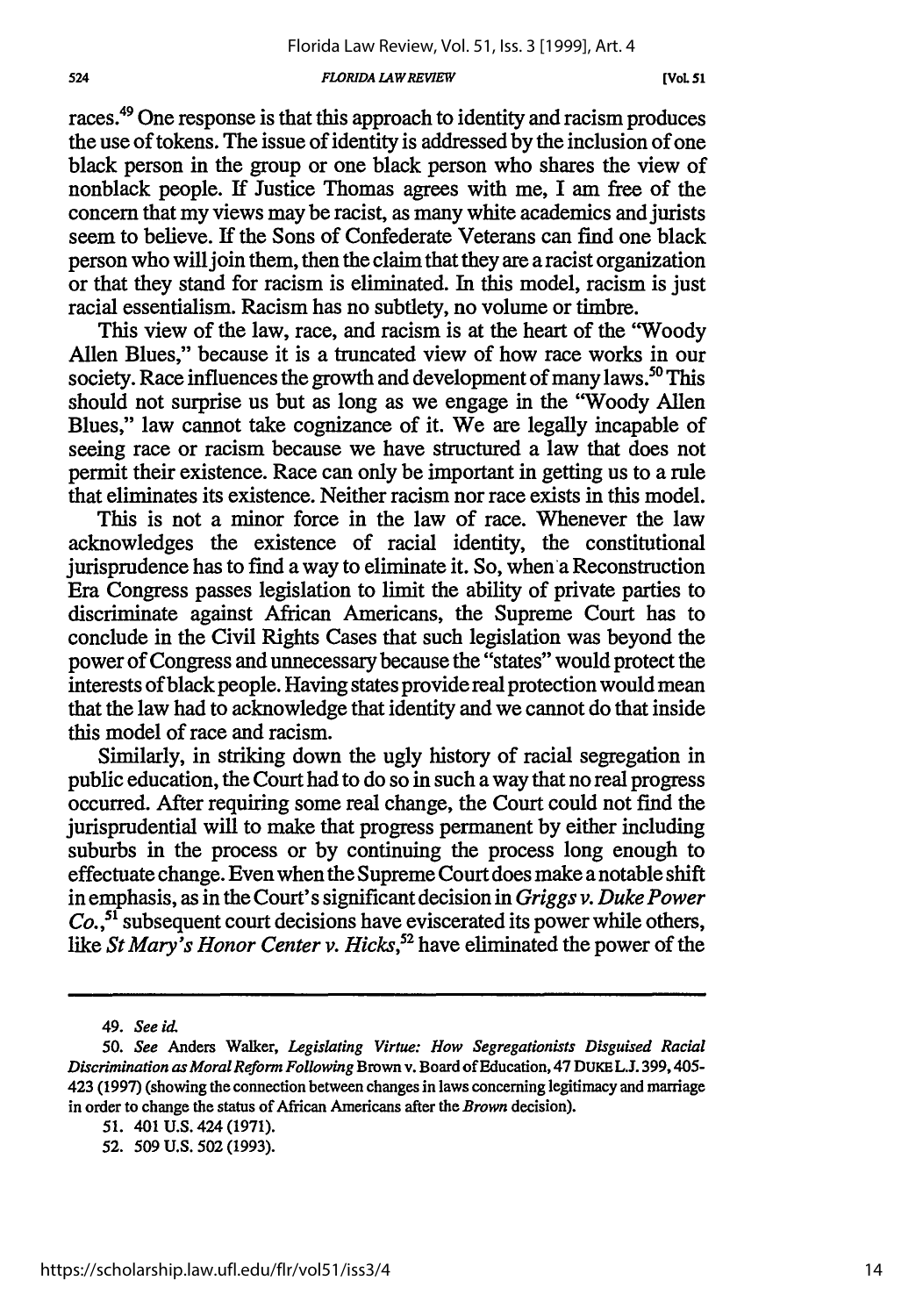## *"IDEN YPOLTICS, " RACE; AND THE LAW*

Court's efforts to change the status quo in the other important line of Title VII cases. It is hard to look at this history and see jurisprudential ability to create permanent progress or a commitment to racial justice.

One answer provided **by** my (unfortunately temporary) colleague Gerry Spann is that we should expect nothing less.<sup>53</sup> Our system allows the political majority to win and all this suggests is that when we win in the courts, other political majorities will be created to thwart it. The political majorities to limit the rights of immigrants-significantly Asian and Latino-and to eliminate affirmative action through referendums in California are just part of the political response to efforts to find racial justice.

I will concede that law can play a role in making certain political moves more difficult, but if racial groups or gays and lesbians are to protect themselves from political oppression, they must form coalitions around their oppression. These coalitions need not be exclusively identity-based, but the political history of our country suggests that identity-based support has been close to mandatory to make change possible.

There are several possible reasons for the necessity of identityconnected politics. It may be that if there is no commotion among those who share an identity, it is impossible to convince a significant majority among those not identified that wrongs exist. If black people are not complaining about social justice, why should the vast majority of white people conclude injustice is the rule rather than the exception? Why, for example, is there almost no class-based politics in the United States? Is it possible that the fact that there is very little class-based identity in our society that allows those of us in the middle and upper classes to say poverty must not be so bad? The American polity lacks a welfare rights league or a labor party seeking class-connected concerns.

Indeed, the judicial or legislative response may create rules that allow the development of identities that did not exist, and those identities may push for the implementation of the rules. Something of that nature has happened on college campuses with respect to Title IX. Women have used that regulation to force universities to shift the position of women athletes inside the university community, and some communities of women not previously seen are present on our campuses. These political responses are not identity-less aggregations.

I believe that politics is part of the solution, but I want to suggest that the elimination of the "Woody Allen Blues" is also part of the solution. If the ultimate legal question is how to get race out of the discourse, the only tune that the courts can play is one that takes race and other identity out of the discourse. It is the legal call for assimilation as the only appropriate

*<sup>53.</sup> See generally* **GIRADEAU SPANN,** RACE **AND THE COURTS (1997).**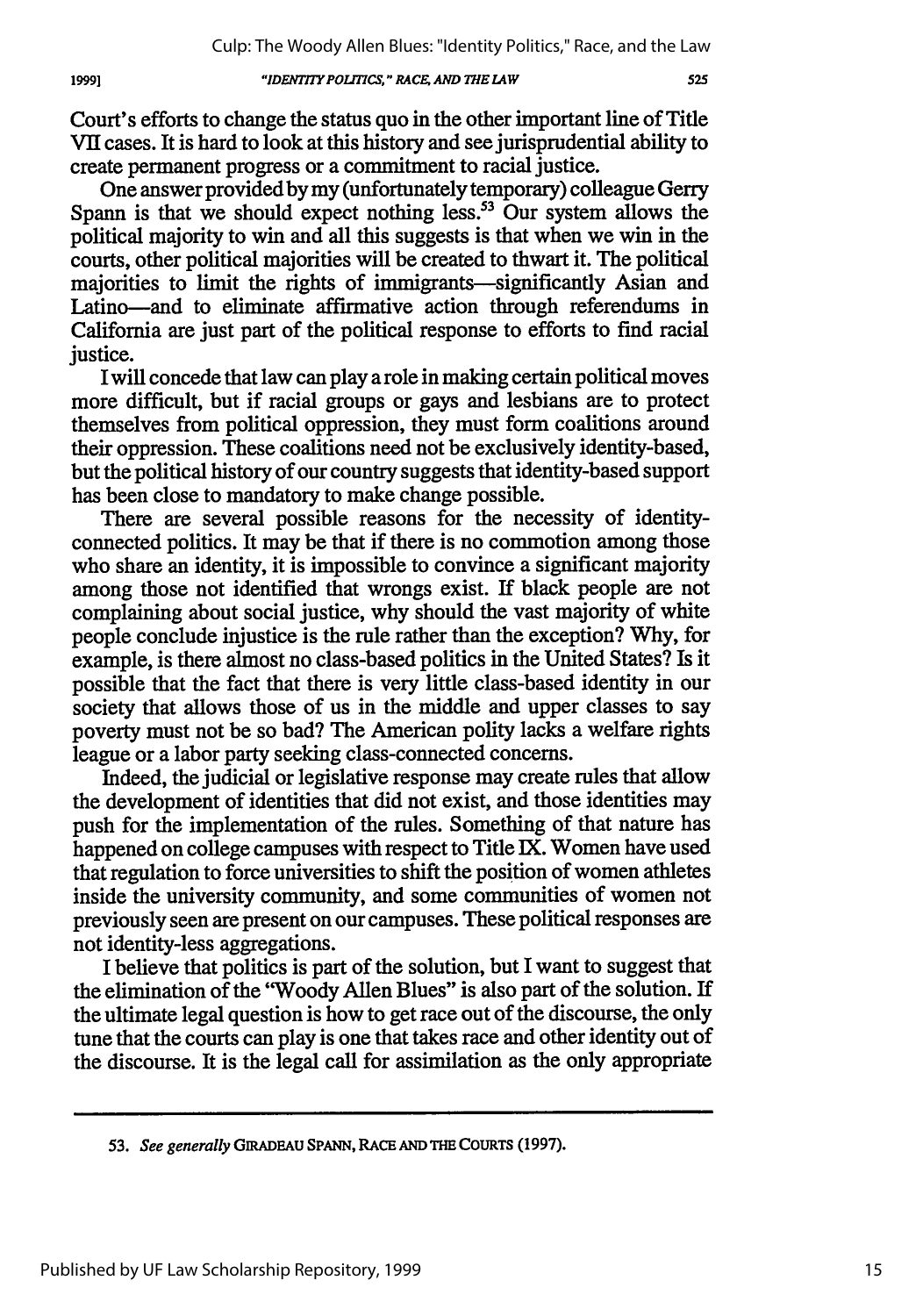*FLORIDA L4WREVIEW*

rule that turns back efforts at racial justice. It is not bad Supreme Court Justices or ineffective counsel that stop us from having a racially just legal system, but commitment to the death of identity and its corollary: ignoring racism.

The other side of the notion of identity politics is also an issue of some misappropriation. Politics that centers on the identity of participants in legal question is frowned upon. When an oppressed social group organizes politically to fight that oppression, we can not normally say that organizing is wrong. So if that is not wrong, how can identity politics be wrong?

The answer given by its critics is that identity politics must ultimately make identity the only issue. Organizing along racial, gender, or sexual orientation community lines is wrong, because these community concerns will trump the concerns of what we hold in common. "Identity politics" is a bad phrase because it connotes narrow parochial factional concerns, and, as we learned from the Federalist papers, the danger of such factions. We have only to look at former Yugoslavia to see the dangers of identity politics. Identity politics leads to war, strife and discord. Only through the imposition of the common good can these horrors be avoided. This seems to me to be an argument that proves too much. What kind of coalition that does not draw on some community of oppression is likely to be effective in the real world. Even a call for a class-based coalition for change would be a product of a similar community. If race does not exist and therefore racial communities are suspect, poverty too is problematic in any kind of uniform way. As traditionally stated, this view of identity politics seems like a defense of the status quo. If people can not organize their concerns about the law around identities that they care about, who will be organized to alter anything?

## V. **CONCLUSION**

[T]he ideal of a national community, embracing all our races and cultures, is one we cannot afford to abandon. To put that ideal in constitutional language that does not ask the reader to ignore history, we might say this: In the eyes of government, America has only one class of citizens.<sup>54</sup>

A number of years ago when I was helping my current employer search for our third director of African-American Studies in approximately two years, one of the candidates described her experience in interviewing for similar jobs in all the best colleges and universities in the country. The candidate described going to a number of places and meeting the one long-

<sup>54.</sup> Karst, *supra* note **9,** at **368-69.**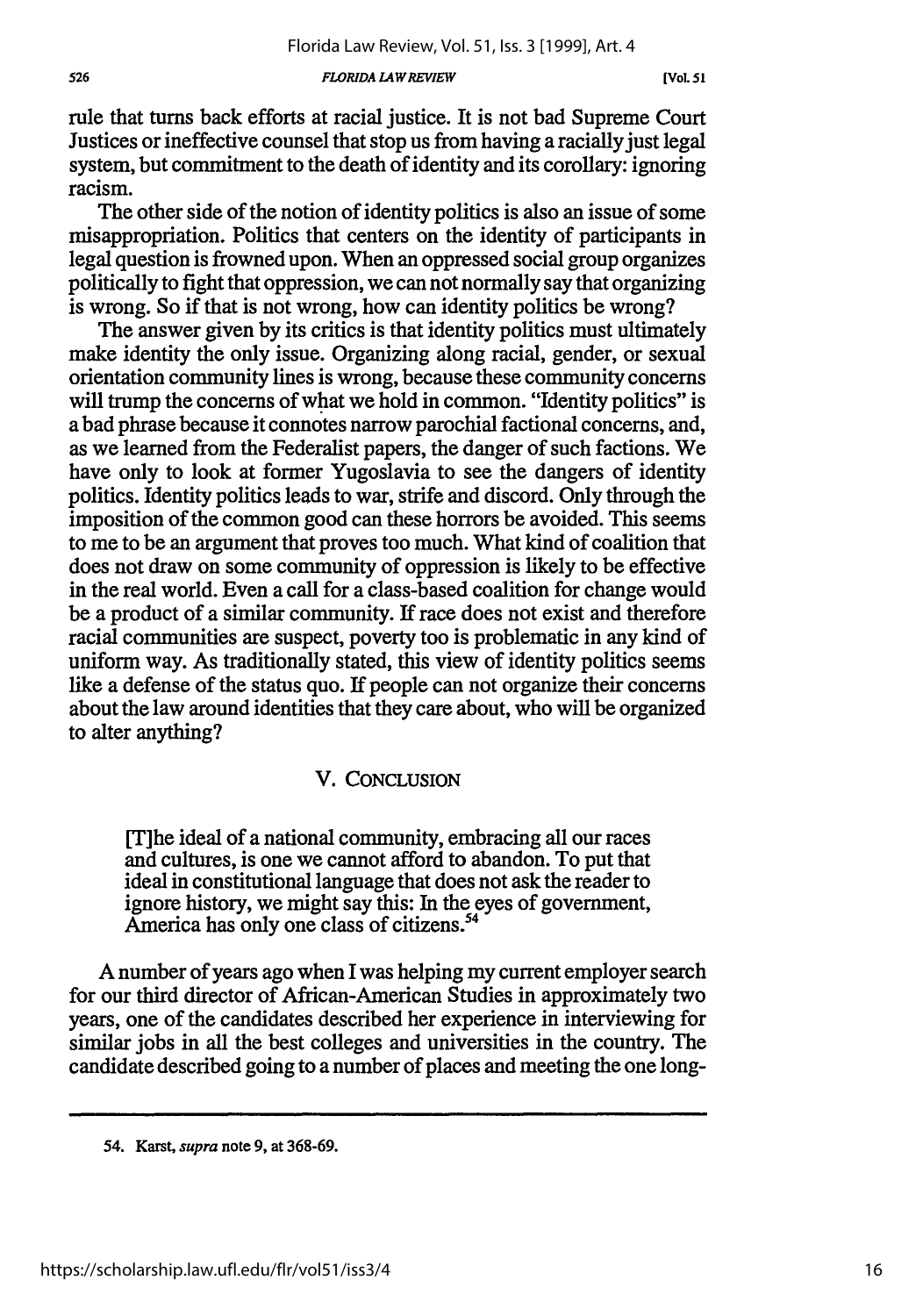## *"IDENTITY POLITICS," RACE, AND THE LAW*

time black professor. Often, this singular representative on campus arrived at the brunch, tea, or reception dressed in a dashiki, or African headdress. A number of these people mumbled something incoherent and left the room, not able to make contact with a person of some similar racial identity---- or perhaps anyone. The candidate concluded that being on these largely white campuses had destroyed the ability of many of these people to maintain their identities.

The candidate for director of African-American Studies also remarked that sometimes, there was a slightly different group of singular black faculty. They were extremely conservative in their speech and dress, and to all visible signs, completely assimilated into the culture of these white campuses. These singular black figures, the candidate thought, were no happier in trying to come to grips with their identity and that of their campuses. As the only tenure track black faculty member at Duke University School of Law, I did not have the courage to ask which category I fell into.

Both of these responses by black faculty are inadequate. Both of these responses are the personal equivalent of adopting the "Woody Allen Blues." When the singular black professor hangs on to an identity and tries to use it as a shield against the institutional denial of her existence by wearing the outward indicia of race, she uses those affectations as real politics. This response of using racial culture as a defense, without effective political action, is personally supportive but socially unrewarding because racial identity is not part of any recognizable solution. It is in response to the call of the "Woody Allen Blues" that says to people of color that they are professors who are well tanned. This response cannot move society to where we want it to be. The opposite response of giving in to the call of the 'Woody Allen Blues" is also inadequate. Assimilation has costs too, in dignity and self worth. I believe that the only transformative solution entails rejecting the "Woody Allen Blues" and requiring new and hopefully better solutions to be produced. For law, this means rejecting the seductive song of the 'Woody Allen Blues" and substituting a rule of anti-subordination. This rule of anti-subordination by necessity requires the law to respect the existence of the identities of its racial and sexual minorities. This rule is not self-enforcing, but neither is the 'Woody Allen Blues." Courts and legislatures play it every day, not recognizing its force or importance.

A better 12-bar chorus consisting of a 3-line stanza, with the second line repeating the first, would be one that says subordination is wrong and must be eliminated. This chorus would call for the elimination of some racial concerns, but only when they support the creation of subordination. Race is evil only when it supports subordination. When we sing the wrong blues, we do not understand why we are unhappy. Identity is not the problem, and neither is "identity politics." Whether law is part of the